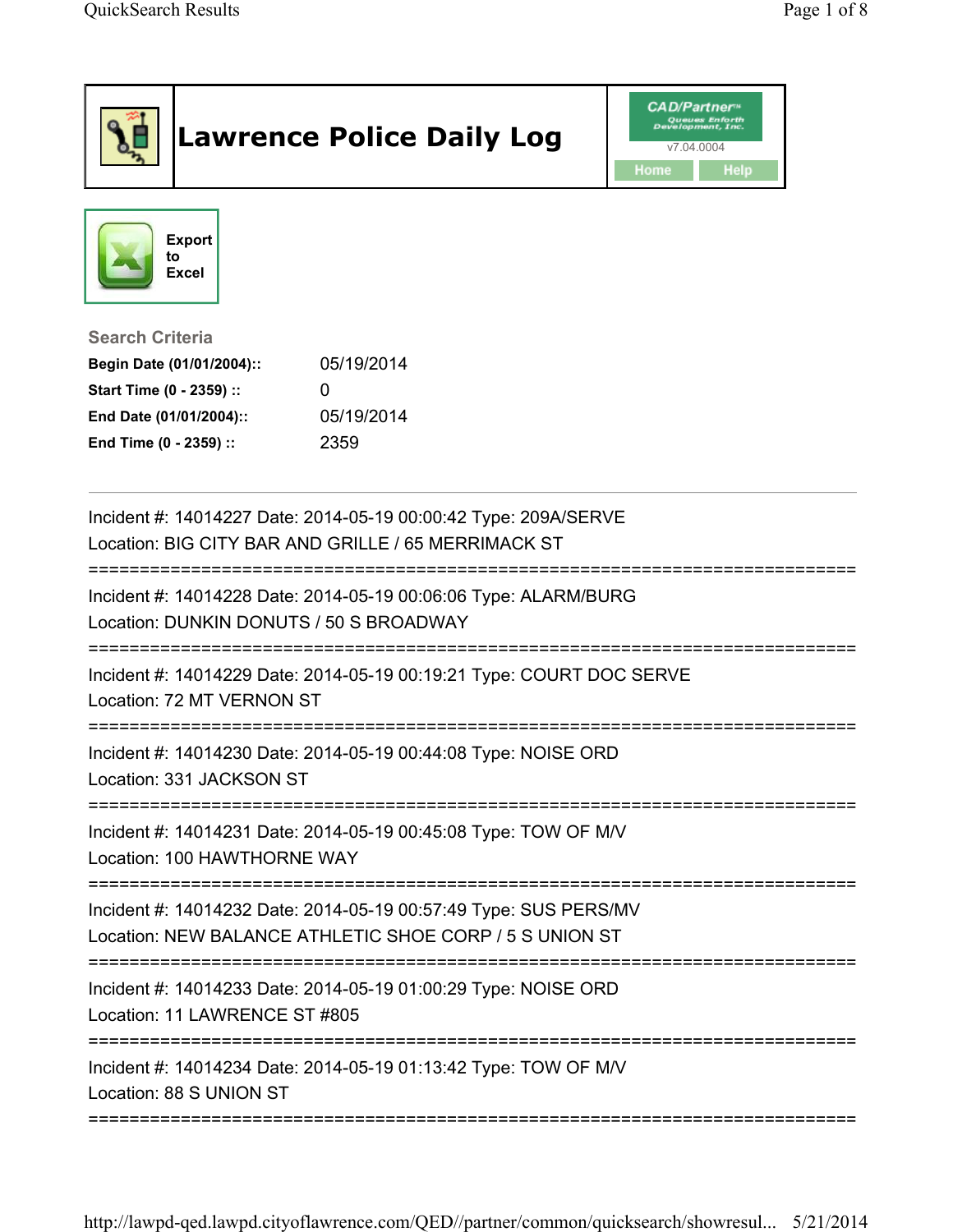| Incident #: 14014235 Date: 2014-05-19 01:18:39 Type: TOW/REPOSSED<br>Location: 88 S UNION ST              |
|-----------------------------------------------------------------------------------------------------------|
| Incident #: 14014236 Date: 2014-05-19 01:20:24 Type: NOISE ORD<br>Location: 145 SPRUCE ST                 |
| Incident #: 14014237 Date: 2014-05-19 01:27:45 Type: TOW OF M/V<br>Location: UNION ST AND CANAL ST        |
| Incident #: 14014238 Date: 2014-05-19 01:33:07 Type: A&B D/W PAST<br>Location: HOLY FAMILY HOSPITAL       |
| Incident #: 14014239 Date: 2014-05-19 01:40:16 Type: ALARMS<br>Location: BALI'S RESTURANT / 59 ESSEX ST   |
| Incident #: 14014240 Date: 2014-05-19 02:19:15 Type: A&B PAST<br>Location: SPRINGFIELD ST AND SOUTH UNION |
| Incident #: 14014241 Date: 2014-05-19 02:51:57 Type: SHOTS FIRED<br>Location: 129 BENNINGTON ST FL 2      |
| Incident #: 14014242 Date: 2014-05-19 03:47:18 Type: ALARMS<br>Location: 205 BROADWAY                     |
| Incident #: 14014243 Date: 2014-05-19 04:00:02 Type: ASSSIT AMBULANC<br>Location: BROADWAY & DAISY ST     |
| Incident #: 14014244 Date: 2014-05-19 04:21:58 Type: DISTURBANCE<br>Location: 227 WALNUT ST               |
| Incident #: 14014245 Date: 2014-05-19 04:55:55 Type: FIGHT<br>Location: 83 JAMAICA ST                     |
| Incident #: 14014246 Date: 2014-05-19 05:37:46 Type: DOMESTIC/PROG<br>Location: 83 JAMAICA ST             |
| Incident #: 14014248 Date: 2014-05-19 06:51:57 Type: SUS PERS/MV<br>Location: 69 HAWLEY ST                |
| Incident #: 14014247 Date: 2014-05-19 06:51:57 Type: MAL DAMAGE                                           |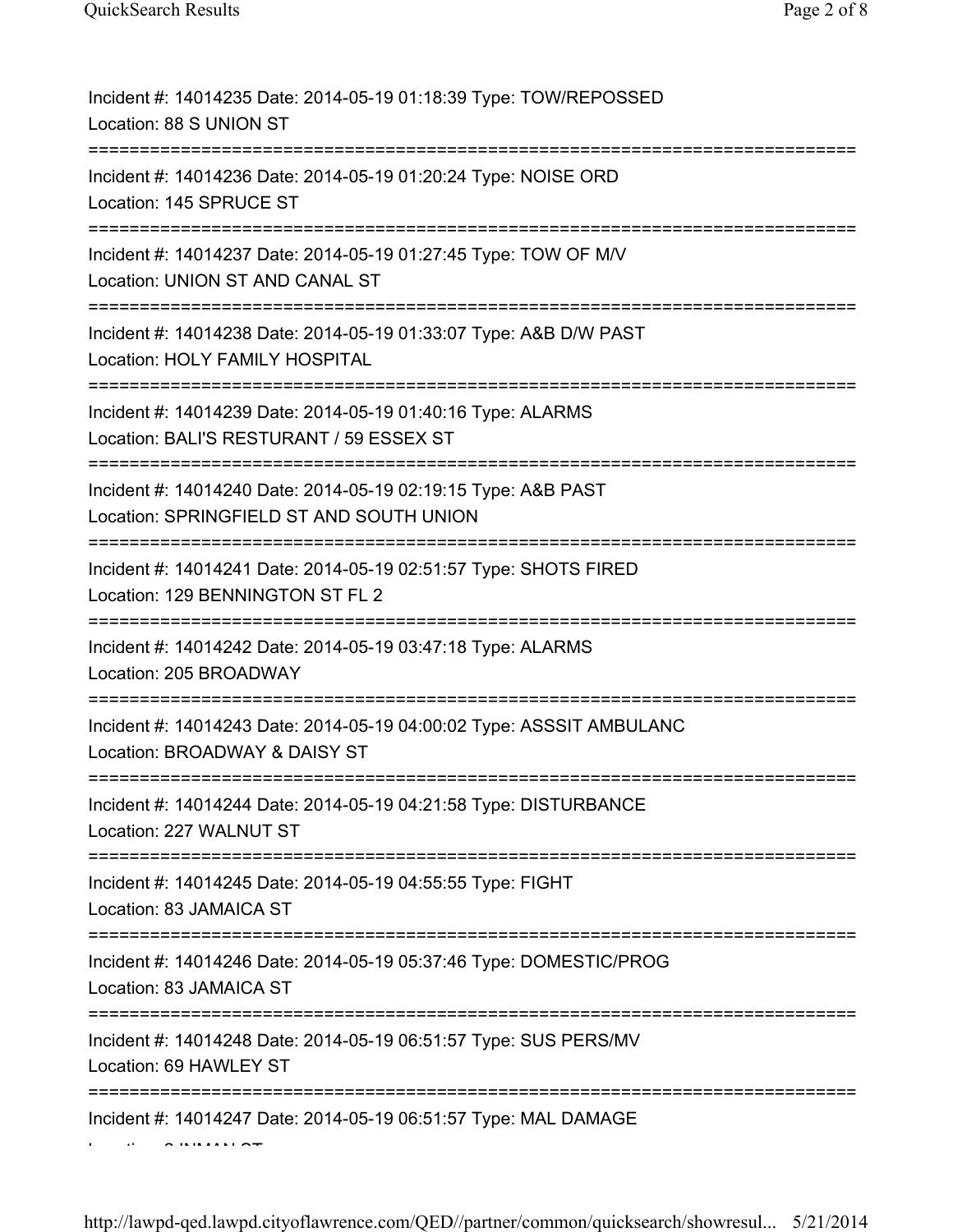| Incident #: 14014249 Date: 2014-05-19 07:06:24 Type: AUTO ACC/NO PI<br>Location: WINTHROP AV<br>----------------------------------              |
|-------------------------------------------------------------------------------------------------------------------------------------------------|
| Incident #: 14014250 Date: 2014-05-19 07:28:51 Type: STOL/MV/PR<br>Location: 59 CAMBRIDGE ST                                                    |
| Incident #: 14014251 Date: 2014-05-19 07:31:35 Type: MAL DAMAGE<br>Location: 950 ESSEX ST                                                       |
| Incident #: 14014252 Date: 2014-05-19 07:32:37 Type: SPECIAL CHECK<br>Location: MCDONALDS / 50 BROADWAY                                         |
| Incident #: 14014253 Date: 2014-05-19 07:51:24 Type: MAL DAMAGE<br>Location: 109 BLANCHARD ST                                                   |
| Incident #: 14014255 Date: 2014-05-19 08:05:49 Type: LOST PROPERTY<br><b>Location: SULLIVAN PARK</b>                                            |
| :===============================<br>Incident #: 14014254 Date: 2014-05-19 08:06:07 Type: RECOV/STOL/MV<br>Location: BLAKELIN ST & MANCHESTER ST |
| Incident #: 14014256 Date: 2014-05-19 08:15:15 Type: DISTURBANCE<br>Location: 5 SULLIVAN AV FL 1                                                |
| Incident #: 14014257 Date: 2014-05-19 08:32:15 Type: LARCENY/PAST<br>Location: 610 HAVERHILL ST                                                 |
| Incident #: 14014258 Date: 2014-05-19 09:09:34 Type: RECOV/STOL/MV<br>Location: 164 BERNARD AV                                                  |
| Incident #: 14014259 Date: 2014-05-19 09:18:26 Type: SUS PERS/MV<br>Location: 81 WEST ST FL 3RDFL                                               |
| Incident #: 14014260 Date: 2014-05-19 09:28:23 Type: B&E/MV/PAST<br>Location: 147 SARATOGA ST                                                   |
| Incident #: 14014261 Date: 2014-05-19 09:28:48 Type: SUS PERS/MV<br>Location: BROADWAY & TREMONT ST                                             |
|                                                                                                                                                 |

http://lawpd-qed.lawpd.cityoflawrence.com/QED//partner/common/quicksearch/showresul... 5/21/2014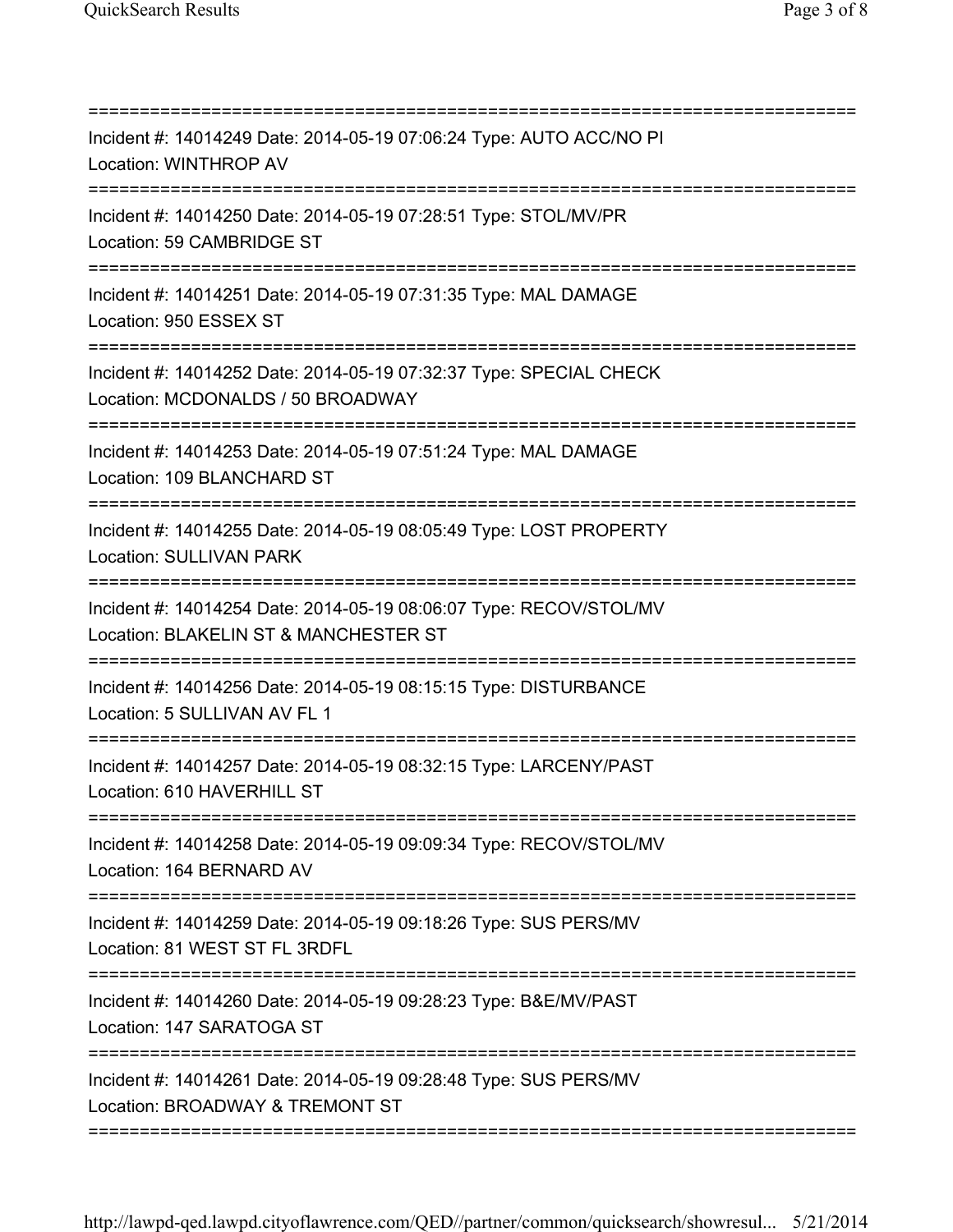| Incident #: 14014262 Date: 2014-05-19 09:42:20 Type: DRUG VIO<br>Location: 15 UNION ST                                                 |
|----------------------------------------------------------------------------------------------------------------------------------------|
| Incident #: 14014263 Date: 2014-05-19 10:21:55 Type: STOL/MV/PAS<br>Location: 69 HAWLEY ST                                             |
| Incident #: 14014264 Date: 2014-05-19 10:36:21 Type: SUICIDE ATTEMPT<br>Location: 6 NIGHTINGALE CT                                     |
| Incident #: 14014265 Date: 2014-05-19 11:01:57 Type: VANDALISM<br>Location: LA CASA DE MARIA / 200 ESSEX ST<br>;====================== |
| Incident #: 14014266 Date: 2014-05-19 11:09:29 Type: RECOV/STOL/MV<br>Location: 231 WATER ST                                           |
| Incident #: 14014267 Date: 2014-05-19 11:45:54 Type: LIC PLATE STO<br>Location: 10 RIDGE RD                                            |
| Incident #: 14014268 Date: 2014-05-19 11:57:46 Type: DISTURBANCE<br>Location: PAOLA EXPRESS / 491 BROADWAY                             |
| Incident #: 14014269 Date: 2014-05-19 11:59:22 Type: STOL/MV/PAS<br>Location: 30 MYRTLE CT                                             |
| Incident #: 14014270 Date: 2014-05-19 12:14:41 Type: ALARM/BURG<br>Location: BEACON BOYS & GIRLS CLUB / 71 DUCKETT AV                  |
| Incident #: 14014271 Date: 2014-05-19 12:22:53 Type: M/V STOP<br>Location: PARK ST & WILLOW ST                                         |
| Incident #: 14014272 Date: 2014-05-19 12:27:00 Type: DRUG VIO<br>Location: EATON ST & EVERETT ST                                       |
| Incident #: 14014273 Date: 2014-05-19 12:29:44 Type: ALARM/BURG<br>Location: MAROON RESD / 189 HIGH ST                                 |
| Incident #: 14014274 Date: 2014-05-19 12:59:32 Type: GENERAL SERV<br>Location: ELAINES FISH + CHIP / 234 HAMPSHIRE ST                  |
| Incident #: 14014275 Date: 2014-05-19 13:02:18 Type: CK WELL BEING                                                                     |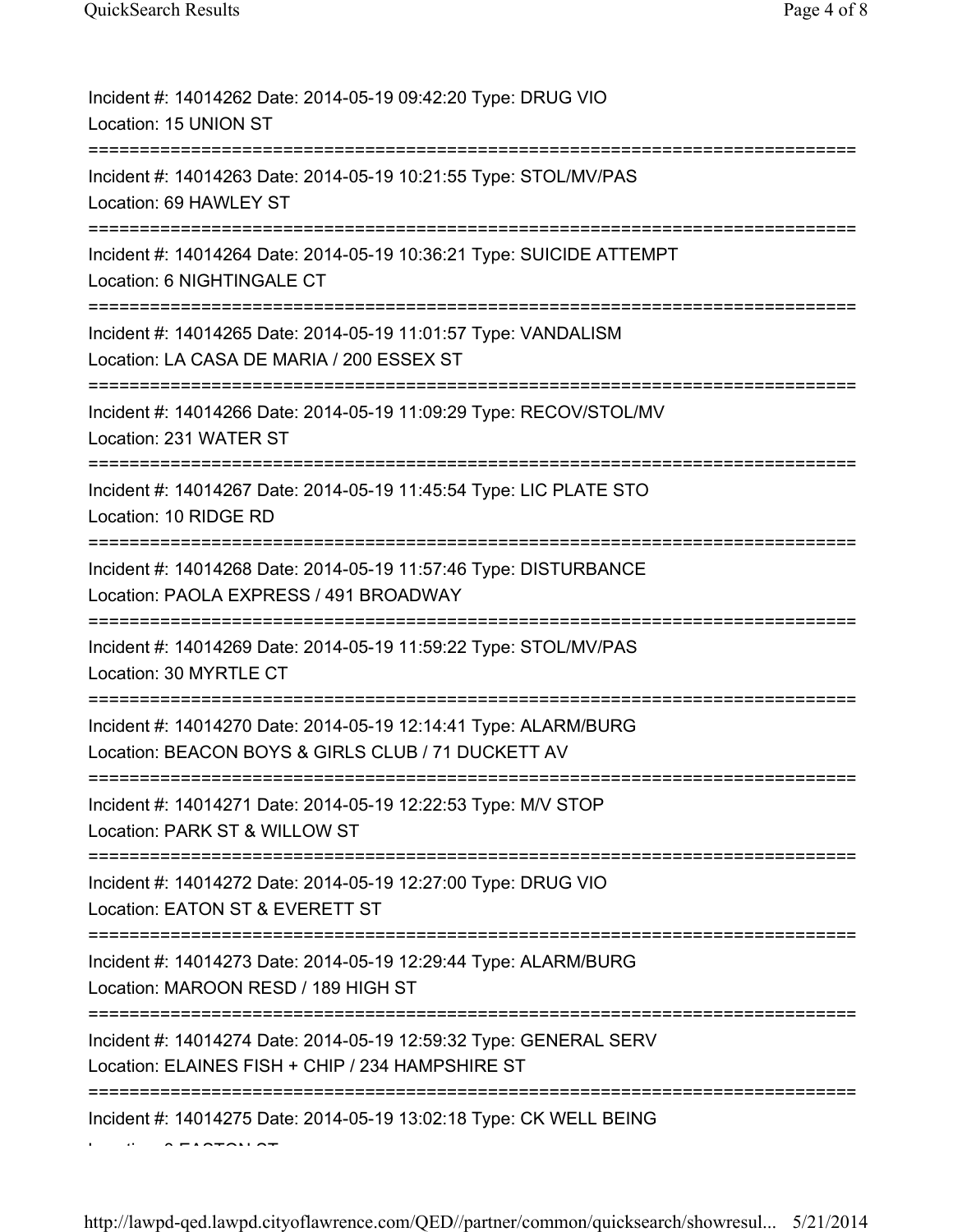| Incident #: 14014276 Date: 2014-05-19 13:31:57 Type: SUS PERS/MV<br><b>Location: CENTRAL BRIDGE</b><br>=========================== |
|------------------------------------------------------------------------------------------------------------------------------------|
| Incident #: 14014277 Date: 2014-05-19 13:34:25 Type: LIC PLATE STO<br>Location: 98 ANDOVER ST                                      |
| Incident #: 14014279 Date: 2014-05-19 13:39:54 Type: KEEP PEACE<br>Location: 17 HOLTON ST<br>------------------                    |
| Incident #: 14014278 Date: 2014-05-19 13:40:22 Type: DISTURBANCE<br>Location: 77 SHAWSHEEN RD                                      |
| Incident #: 14014280 Date: 2014-05-19 13:43:24 Type: AUTO ACC/NO PI<br>Location: 130 MAPLE ST                                      |
| ------------------------------<br>Incident #: 14014281 Date: 2014-05-19 13:57:41 Type: FIGHT<br>Location: 250 PROSPECT ST          |
| Incident #: 14014282 Date: 2014-05-19 14:00:42 Type: TOW/REPOSSED<br>Location: 570 S UNION ST                                      |
| Incident #: 14014283 Date: 2014-05-19 14:05:52 Type: SEX OFF. PAST<br>Location: 70 N PARISH RD                                     |
| Incident #: 14014284 Date: 2014-05-19 14:21:03 Type: SUS PERS/MV<br>Location: BOWDOIN ST & S BROADWAY                              |
| Incident #: 14014285 Date: 2014-05-19 14:37:47 Type: DISTURBANCE<br>Location: 9 FERGUSON ST                                        |
| Incident #: 14014286 Date: 2014-05-19 14:48:29 Type: INVESTIGATION<br>Location: 80 BODWELL ST                                      |
| Incident #: 14014287 Date: 2014-05-19 15:03:58 Type: AUTO ACC/NO PI<br>Location: BLANCHARD ST & SALEM ST                           |
| Incident #: 14014288 Date: 2014-05-19 15:04:50 Type: MV/BLOCKING<br>Location: 213 LAWRENCE ST                                      |
|                                                                                                                                    |

http://lawpd-qed.lawpd.cityoflawrence.com/QED//partner/common/quicksearch/showresul... 5/21/2014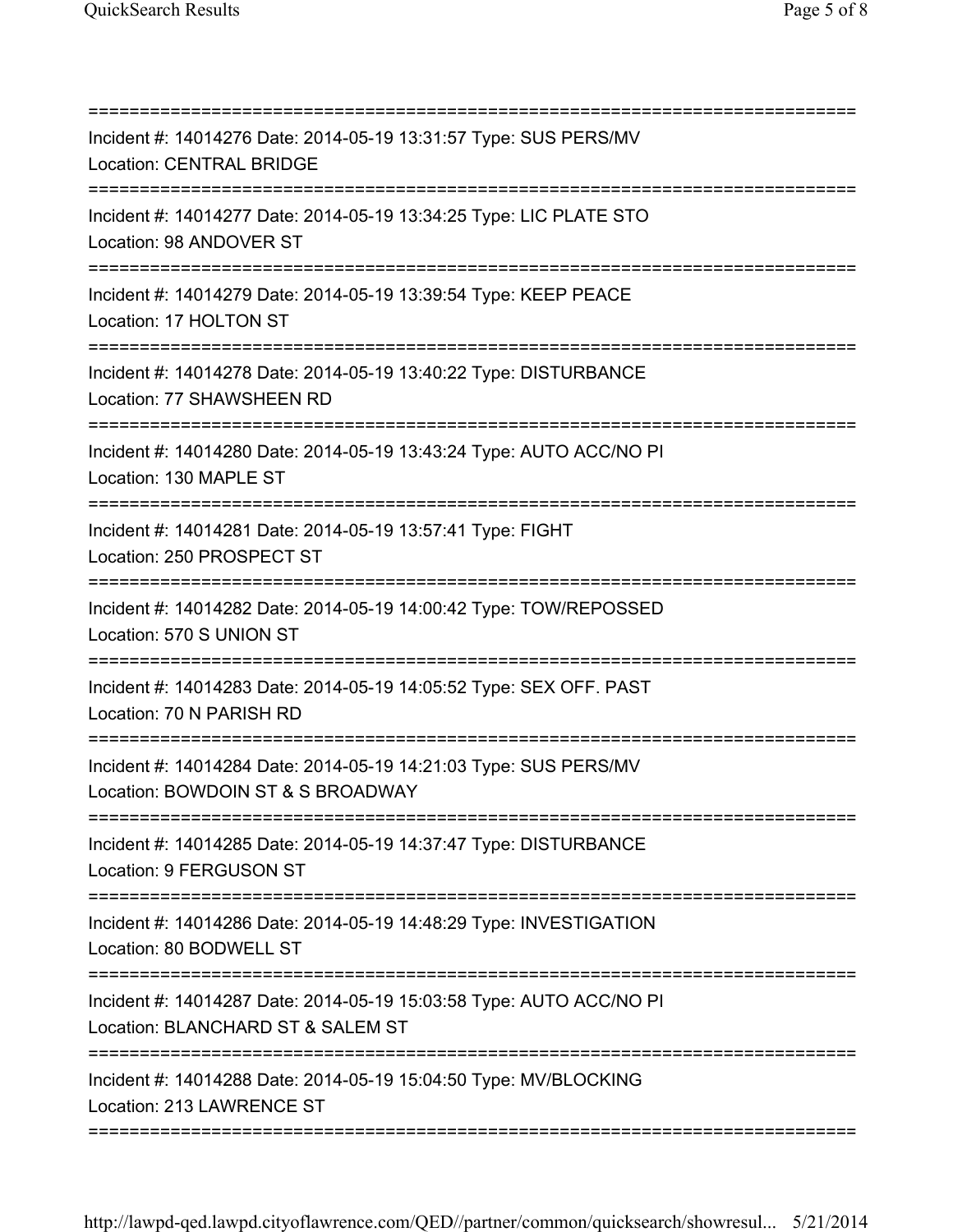| Incident #: 14014289 Date: 2014-05-19 15:28:42 Type: MV/BLOCKING<br>Location: 47 SAUNDERS ST                                      |
|-----------------------------------------------------------------------------------------------------------------------------------|
| Incident #: 14014290 Date: 2014-05-19 15:32:12 Type: SUS PERS/MV<br>Location: 85 NEWBURY ST                                       |
| Incident #: 14014292 Date: 2014-05-19 15:35:33 Type: B&E/MV/PAST<br>Location: 150 SARATOGA ST                                     |
| Incident #: 14014291 Date: 2014-05-19 15:36:42 Type: CK WELL BEING<br>Location: 135 WATER ST                                      |
| Incident #: 14014293 Date: 2014-05-19 16:17:04 Type: LARCENY/PAST<br>Location: 53 BELLEVUE ST FL 1STFL                            |
| Incident #: 14014294 Date: 2014-05-19 16:55:43 Type: MV/BLOCKING<br>Location: BOSTON ST & MANN ST<br>:============                |
| Incident #: 14014295 Date: 2014-05-19 17:19:31 Type: KEEP PEACE<br>Location: 17 HOLTON ST                                         |
| Incident #: 14014296 Date: 2014-05-19 17:23:00 Type: MV/BLOCKING<br>Location: MANN ST & BOSTON ST                                 |
| Incident #: 14014297 Date: 2014-05-19 17:27:09 Type: DISTURBANCE<br>Location: 16 DUCKETT AV                                       |
| Incident #: 14014298 Date: 2014-05-19 17:54:49 Type: NOISE ORD<br>Location: 18 PHILLIPS ST                                        |
| Incident #: 14014299 Date: 2014-05-19 18:05:12 Type: DRUG VIO<br>Location: LORING ST & SALEM ST                                   |
| Incident #: 14014300 Date: 2014-05-19 18:21:06 Type: LOUD NOISE<br>Location: 98 FARNHAM ST FL 1                                   |
| Incident #: 14014301 Date: 2014-05-19 18:24:37 Type: ALARM/BURG<br>Location: 4TH FLOOR - YMCA ADMIN OFFICE / 101 AMESBURY ST FL 4 |
| Incident #: 14014302 Date: 2014-05-19 19:03:47 Type: ALARM/BURG                                                                   |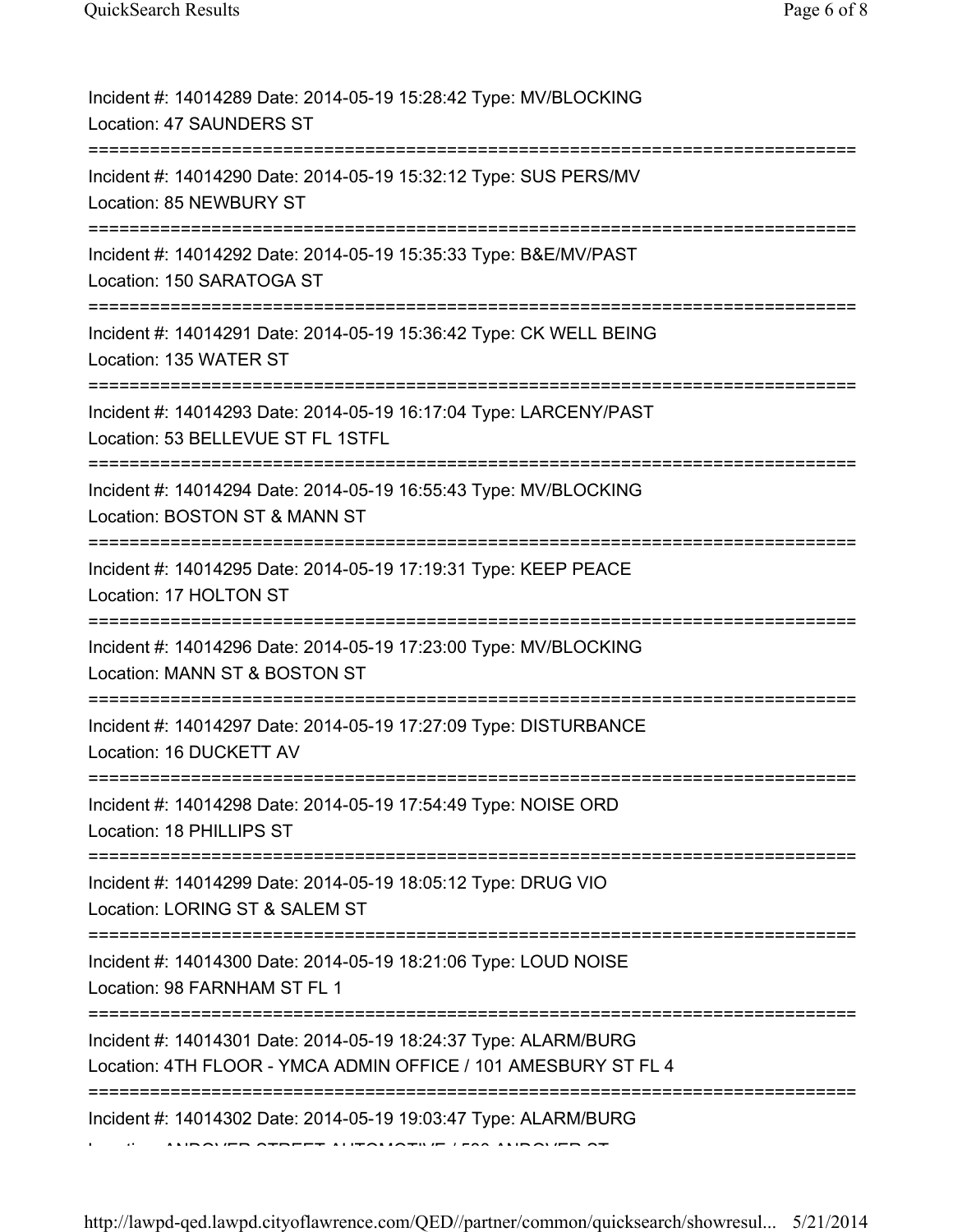| Incident #: 14014303 Date: 2014-05-19 19:08:58 Type: M/V STOP<br>Location: ARLINGTON ST & HAMPSHIRE ST<br>------------------------------------     |
|----------------------------------------------------------------------------------------------------------------------------------------------------|
| Incident #: 14014304 Date: 2014-05-19 19:08:59 Type: LOUD NOISE<br>Location: 129 ABBOTT ST                                                         |
| Incident #: 14014305 Date: 2014-05-19 19:32:05 Type: B&E/ATTEMPY<br>Location: 11 SPRINGFIELD ST                                                    |
| Incident #: 14014306 Date: 2014-05-19 19:39:39 Type: ALARM/BURG<br>Location: CARRIBBEAN BAKERY / 205 BROADWAY                                      |
| Incident #: 14014307 Date: 2014-05-19 19:57:25 Type: STOLEN PROP<br>Location: 3 EATON ST                                                           |
| Incident #: 14014308 Date: 2014-05-19 19:58:29 Type: M/V STOP<br>Location: BROADWAY & LOWELL ST                                                    |
| .====================<br>====================<br>Incident #: 14014309 Date: 2014-05-19 20:18:44 Type: DOMESTIC/PROG<br>Location: 75 BAILEY ST FL 1 |
| Incident #: 14014310 Date: 2014-05-19 21:00:28 Type: DISORDERLY<br><b>Location: BURLINGTON ST</b>                                                  |
| Incident #: 14014311 Date: 2014-05-19 21:25:02 Type: SHOTS FIRED<br>Location: BUTLER ST & MILTON ST                                                |
| =================================<br>Incident #: 14014312 Date: 2014-05-19 21:33:33 Type: SUS PERS/MV<br>Location: EVERETT ST                      |
| Incident #: 14014313 Date: 2014-05-19 22:10:02 Type: DOMESTIC/PROG<br>Location: 19 RIDGEWOOD CIR                                                   |
| Incident #: 14014314 Date: 2014-05-19 22:12:13 Type: WARRANT SERVE<br>Location: 330 JACKSON ST                                                     |
| Incident #: 14014315 Date: 2014-05-19 22:16:24 Type: 209A/SERVE<br>Location: 72 MT VERNON ST                                                       |
|                                                                                                                                                    |